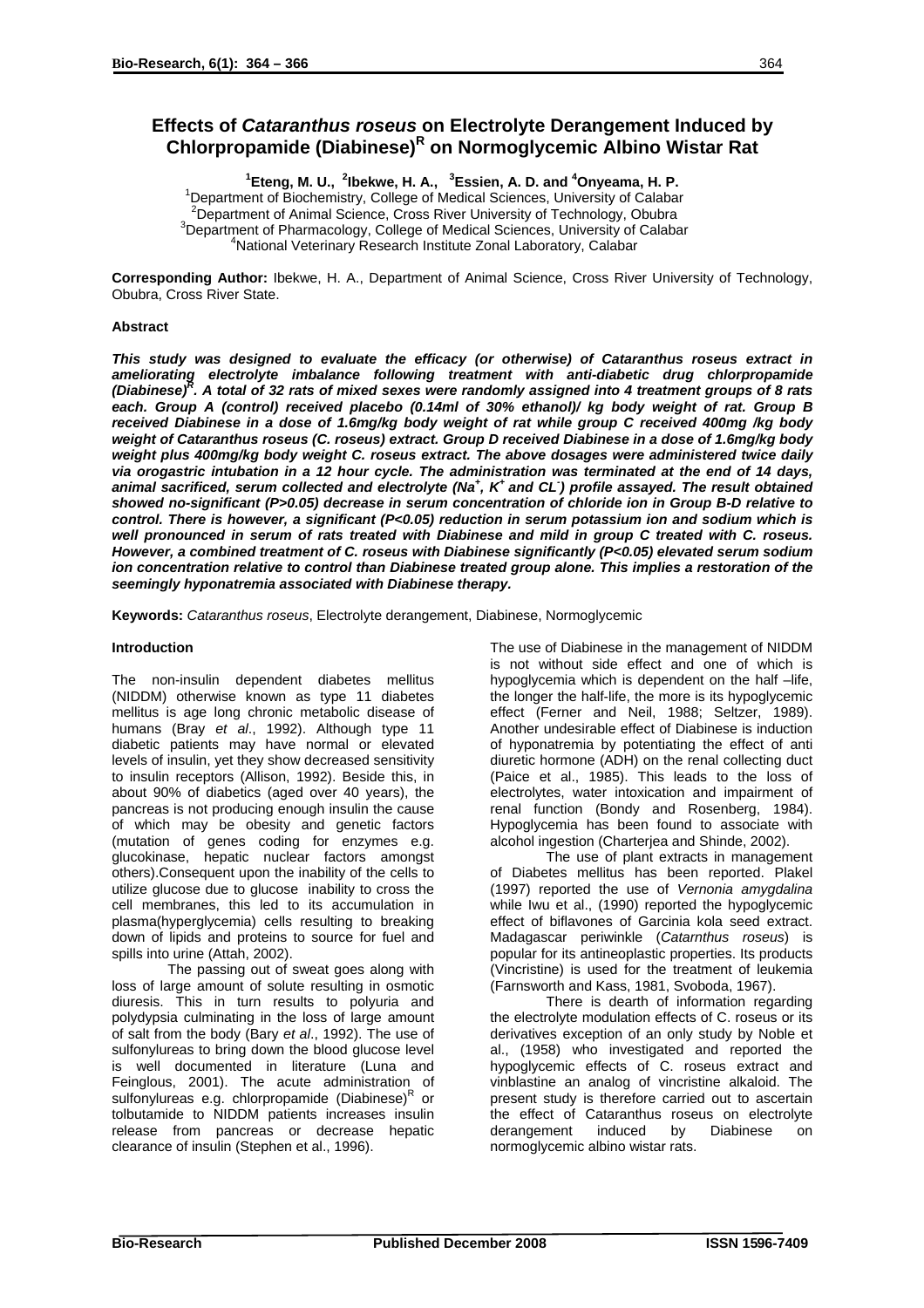# **Materials and Methods**

 **Preparation of ethanolic extract:** Five hundred (500) grams of Cataranthus roseus leaves were harvested from the horticultural garden along Marian hill in Calabar South Local Government Council of Cross River State of Nigeria. The harvested C. roseus leaves were thoroughly washed with clean water, dried at room temperature to a constant weight and the dried leaves ground to powder using electric blender. The milled sample was macerated and extracted over night in 700 ml of 30% ethanol. The mixture was sieved using a chess cloth and the filtrate was subjected to evaporation in a hot water bath thereby yielding a greenish paste like semi-solid mass (crude extract of Cataranthus roseus). This was stored in the refrigerator until commencement of treatment. The tablets of anti-diabetic drug, chlorpropamide (Diabinese)<sup>R</sup> obtained from KAMEL pharmacy were crushed to powder and reconstituted in 30% ethanol by the same ratio as that of the C. roseus crude extract.

 **Animal and animal treatment:** Thirty two albinos Wister rats of mixed sexes weighing between 150 and 200 were obtained from animal house Department of Biochemistry, University of Calabar and were used in this study. The rats were assigned into four treatment groups of 8 rats each. Treatment A. (control) received 0.14ml of 30% ethanol as placebo. Treatment B received Diabinese in doses of 1.6mg 1kg body weight of rats. Treatment group C. on the other hand received Cataranthus roseus leaf extract in doses of 400mg /kg body weight while Group D received Diabinese in doses of 1.6mg/kg and 400mg/kg of *Cataranthus roseus* leaf extract. Our previous preliminary studies had established 400mg /kg body weight as the effective median dose of C. roseus in Wistar rats hence the basis of this dosage. Diabinese and *C*. *roseus* extract administration were done twice daily (i.e. morning and evening) via orogastric intubation in a 12 hour cycle every day for 14 days.

 **Collection of blood samples:** The animals were anaesthetized in chloroform vapour 24 hours post treatment. The rats were dissected and blood was obtained by cardiac puncture from each animal using sterile syringe and needle into sterile screw capped tubes. The sample tubes were allowed to stand for one hour to clot and serum separated from the cells by centrifugation at 4000g for 10 minutes and immediately used for electrolyte assay.

**Assay of serum electrolytes:** The flame photometry method of Vogel (1960) was used for the determination of sodium ion (Na<sup>+</sup>) and potassium ion  $(K^+)$  concentration in serum while the .<br>chloride ion (CI<sup>-</sup>) concentration was determined using the traditional methods of AOAC (1984). The result presented in Table 1 below was the outcome of serum electrolyte concentration of various treatment administered to the experimental rats. The result obtained showed non-significant (P>0.05) change in serum chloride ion level except for the rats that received *Diabinese* which revealed

a significant (P<0.05) reduction. Serum potassium ion electrolyte concentration however decreased significantly (P<0.05) in all treatment relative to control with the highest reduction occurring in the group treated with C*atarnthus roseus* leaf extract. Sodium ion electrolyte concentration significantly (P<0.05) decreased in serum of rats treated with *Diabinese* but there was no-significant (P>0.05) change in serum sodium ion concentration of rats treated with *C. roseus* leaf extract. The combination of *Diabinese* with *C. roseus* leaf extract produced a significant (P<0.05) reduction in sodium ion relative to control but a significant increase when compared with the value obtained from *Diabinese* treated rats. This is an improvement on the seemingly hyponatremic condition associated with *Diabinese* therapy.

## **Results and Discussion**

Electrolyte homeostasis is usually a function of the kidney. Abnormal loss of fluid via the kidney results in an abnormal loss in serum electrolytes (Bowmer and Yates, 2002). For instance, in diabetes mellitus, *Lucosuria* impose *dehydration* via osmotic diuresis, which to a large extent alter normal balance in electrolytes (Tripathi, 2001). The significant (P<0.05) reduction in serum sodium ion concentration of rats treated with *Diabinese* is in consonance with the findings of (Paice *et al.,* 1985) who reported an induction of *hyponatremia* by *chlorpropamide* via *potentiating* the effects of *antidiuretic* hormone (ADH) on the renal collecting duct. The non-significant (P>0.05) decrease in sodium ion concentration (130.28±5.42 mmol/L) caused by *C. roseus* leaf extract relative to control (138.33±4,60 mmol/L) and significant reduction by combined treatment with *C. roseus* extract. (116.85±3.19 mmol/L) suggest that *Cataranthus roseus* extract is capable of ameliorating the *hyponatremic* effect of *Diabinese* therapy. Serum potassium ion concentration was significantly (P<0.05) reduced (3.13±0.35; 2.06±0.05 and 2.37±0.09mmol/L) by all levels of treatment relative to control (4.68±0.37 mmol/L) with the lowest level (2.06±0.05 mmol/L) being observed in rats treated with extract of *Cataranthus roseus* leaves.

 Naturally, potassium ion is more abundant in actively growing and secreting tissues than in the blood and supporting tissues (Rankin and Hiderath, 1966). The significant (P<0.05) serum potassium ion reduction in rats treated with *C. roseus* extract may not be unconnected with the positive sodium ion balance of *Cataranthus roseus.* Potassium ion is only conserved in the extra cellular fluid to maintain extra cellular fluid balance (Guyton and Hall, 2006). This may explain why the concentration of potassium ion in the *Diabinese* treated rats did not decrease much lower than the *Cataranthus roseus* treated rats as the case was with the sodium electrolyte. Many plant extracts contain cardiac glycosides which are capable of inhibiting Na<sup>+</sup> K<sup>+</sup>  $\overline{AT}$ pase why both serum  $\overline{Na}^+$  and  $K^+$  are decreased by *C. roseus* since most of the Na+ in the body is received in form of sodium chloride (NaCl), (Guyton and Hall, 2006).